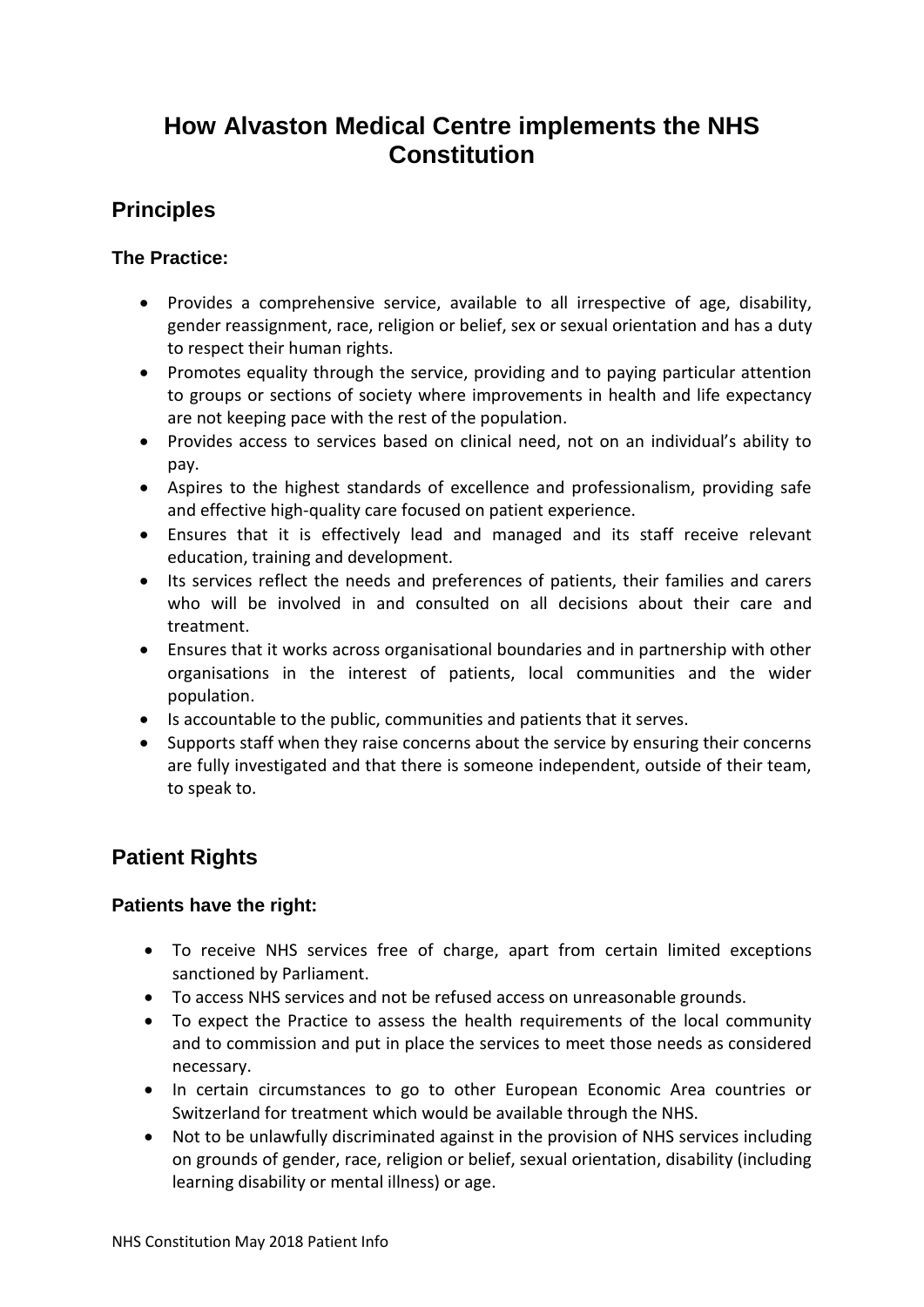- To access services within maximum waiting times, or to be offered a range of alternative providers if this is not possible.
- To be treated with a professional standard of care, by appropriately qualified and experienced staff, in a properly approved or registered organisation that meets required levels of safety and quality.
- To be treated with dignity and respect, in accordance with their human rights.
- To accept or refuse treatment that is offered, and not to be given any physical examination or treatment unless valid consent has been given.
- To be given information about their proposed treatment in advance, including any significant risks and any alternative treatments which may be available, and the risks involved in doing nothing.
- To privacy and confidentiality and to expect the Practice to keep their confidential information safe and secure.
- To access to their own health records.
- To choose their GP practice, and to be accepted by that Practice unless there are reasonable grounds to refuse, in which case they will be informed of those reasons.
- To express a preference for using a particular doctor within their GP Practice.
- To make choices about their NHS care and to information to support these choices.
- To be involved in discussions and decisions about their healthcare, and to be given information to enable them to do this.
- To be involved, directly or through representatives, in the planning of healthcare services, the development and consideration of proposals for changes in the way those services are provided, and in decisions to be made affecting the operation of those services.
- To have any complaint you make about NHS services dealt with efficiently, to have it properly investigated, know the outcome and escalate the complaint to the independent Health Service Ombudsman.
- To make a claim for judicial review if they think they have been directly affected by an unlawful act or decision of an NHS body.
- To compensation where they have been harmed by negligent treatment.

### **Patient Responsibilities**

- To make a significant contribution to their own, and their family's, good health and wellbeing, and take some personal responsibility for it.
- To treat NHS staff and other patients with respect and recognise that causing a nuisance or disturbance on NHS premises could result in prosecution.
- To provide accurate information about their health, condition and status.
- To keep appointments, or cancel within reasonable time.
- To follow the course of treatment which they have agreed, and talk to their clinician if they find this difficult.
- To participate in important public health programmes such as vaccination.
- To ensure that those closest to them are aware of their wishes about organ donation.